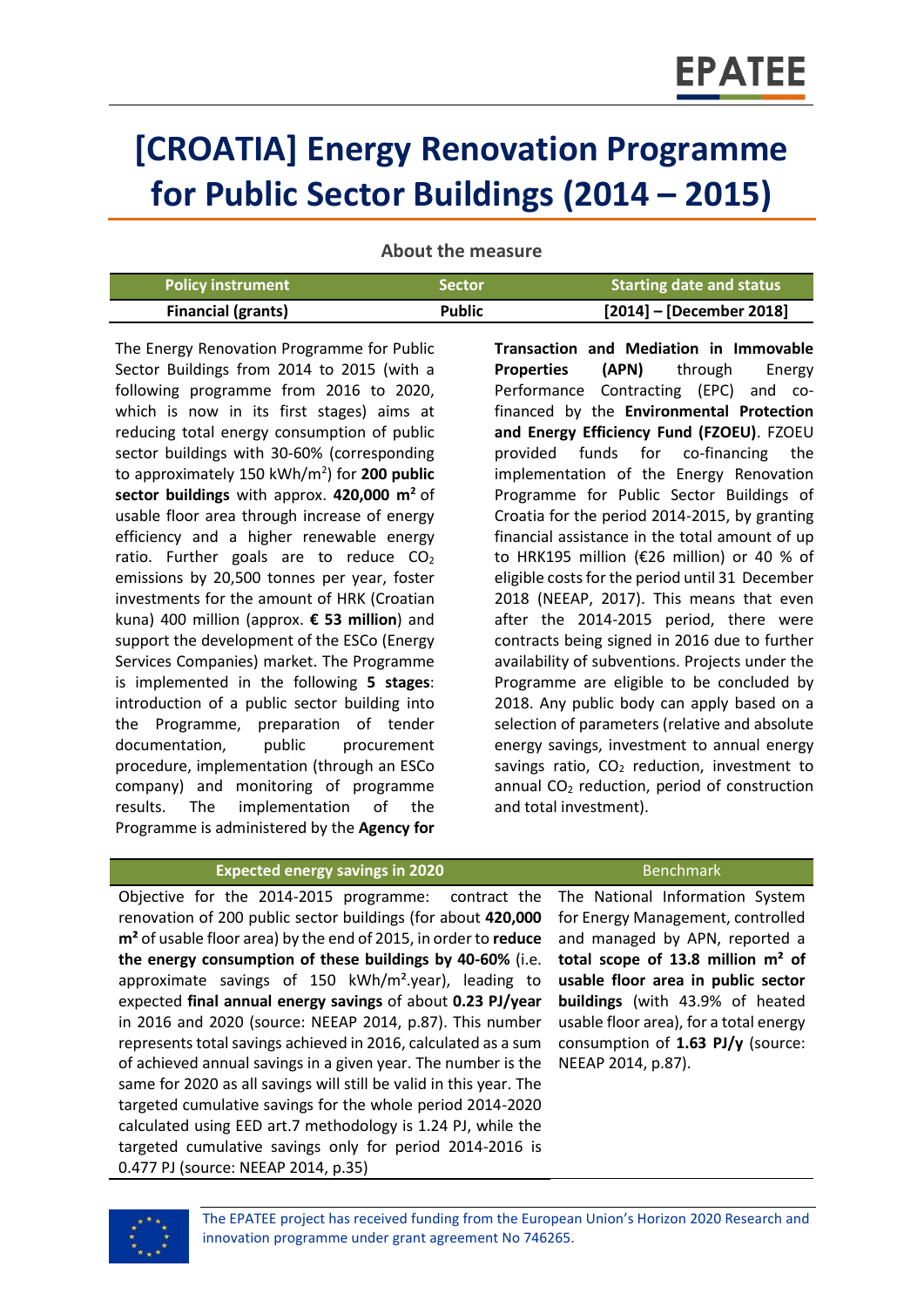# **Means and outputs**

Within the 2014-2015 Programme, 57 public procurement procedures were implemented, **21 EPCs** (Energy Performance Contracts) were signed over 2014-2016 for **68 buildings** with a total area of **225,000 m<sup>2</sup>** , for a total contracted value of HRK 750 million (**€99.4 million**) (without VAT). (Source: official webpage of the Croatian Ministry of Construction and Spatial Planning [\[http://www.mgipu.hr/default.aspx?id=15086\]](http://www.mgipu.hr/default.aspx?id=15086)).

# **Data about energy savings**

| Unit                                             | Main source of data               |
|--------------------------------------------------|-----------------------------------|
| Cumulative annual final energy savings (PJ/year) | NEEAP (based on monitoring, SMIV) |

According to the Croatian National Energy Efficiency Action Plan (NEEAP 2017, draft version), the data from the System for Monitoring and Verifying Energy Savings (SMiV) and national annual report on progress in achieving energy saving targets, the following has been achieved:

**Final annual energy savings in 2016: 0.177 PJ/y** (in comparison to planned 0.23 PJ) **for actions implemented from 2014 to 2016** within the Public Sector Buildings Renovation Programme (NEEAP 2017, p.21, p.30)

**Cumulative energy savings in 2016** calculated for the period 2014-2016 with EED art.7 methodology amount to 0.301 PJ (NEEAP 2017, p.30)

New annual final energy savings for actions installed in 2016: **0.053 PJ** (data from SMiV)

#### **Sources of uncertainties about energy savings**

*(for the scaled savings (method 5) used for the regular monitoring)*

- differences between ex-ante estimates (deemed savings) and actual energy savings (see below "*Focus on the ex-post impact evaluation*")
- use of default values instead of project and/or object specific ones
- no correction factor for rebound effect
- currently non-existing connection between consumption and action databases; which would drastically improve calculation's accuracy

# **Evaluation of the energy savings**

#### **Calculation method(s) and key methodological choices**

- Bottom-up methodology and default values are defined in national legislation. Default (standardised) values can be used only if there are no project specific parameters available.
- Calculation method used in the evaluation was based on **scaled savings** (**method 5**) 1 . For each project, an engineering simulation and an analysis of future energy savings was performed before the start of the refurbishment/project. Those data were entered in the system for monitoring and verifying energy savings, named SMiV (further explained below), which was used by evaluators. Information on all energy efficiency projects financed with public money must be registered in that system.
- The **baseline** consumption is estimated through an energy audit ("**actual before**"), i.e. taking into account energy consumption before the renovation, analysis of the physical properties of the building, etc. The calculation considers **normalization of weather conditions, occupancy rates and operating hours**.

l

<sup>&</sup>lt;sup>1</sup> Regulation on monitoring and verification of energy savings (Official Gazette, NN 71/2015) [https://narodne-novine.nn.hr/clanci/sluzbeni/2015\\_06\\_71\\_1368.html](https://narodne-novine.nn.hr/clanci/sluzbeni/2015_06_71_1368.html)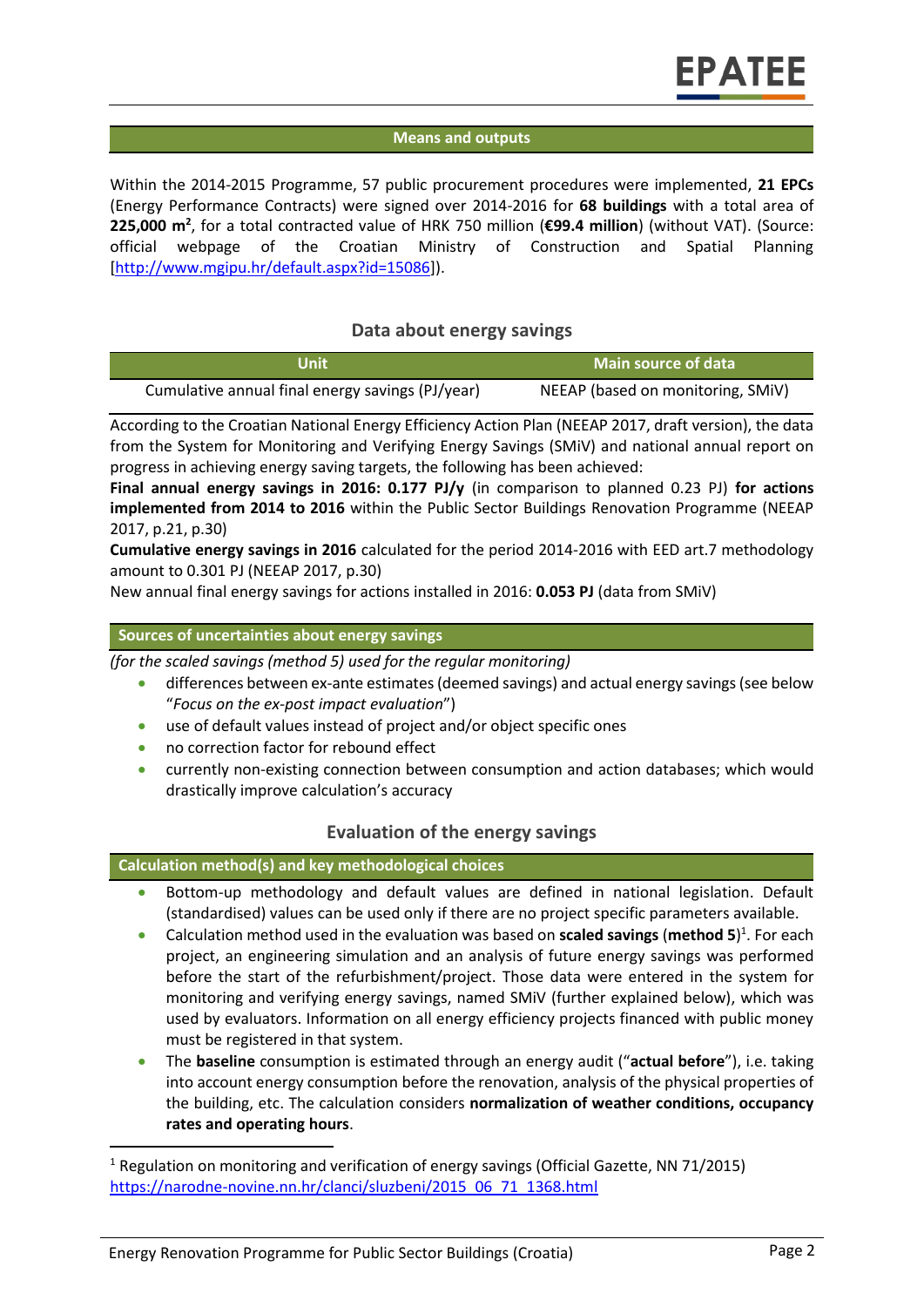In case some of those data are not available for a specific project then predefined default values are used (that were obtained through statistical analysis of the building stock).

#### **Ex-post verifications and evaluations**

The monitoring and verification of implemented actions is conducted through the (web based) **System for Monitoring and Verifying Energy Savings (SMiV)**, a tool defined by the legislature as obligatory for public sector representatives that have received subsidies within the Programme, according to the Article 2 of the Croatian Energy Efficiency Act (OG 127/14).

Monitoring of the programme is done continuously, as public buildings are being awarded with a grant, through the application for monitoring and verification of energy efficiency actions (SMiV). Simple indicators, such as total energy and  $CO<sub>2</sub>$  savings, specific energy and  $CO<sub>2</sub>$  savings, total amount of investments and grants provided, and cost of energy savings or  $CO<sub>2</sub>$  avoided can be seen with the SMIV application at any given moment for all types of measures or for different sectors. **Actual energy consumption** is **monitored** through the Energy Management Information System (ISGE), managed by APN. **If the energy savings are not actually realised, the ESCo does not receive the compensation from the public client** (as per EPC).

Detailed evaluation, i.e. an analysis focusing on cost effectiveness, is performed as new plans are being developed. Therefore, at least a rudimentary cost-effectiveness evaluation is integral part of every new plan for the new period of the programme (e.g. 2016 – 2020).

| Indicator                               | <b>Explanations</b>                                                                                                                                                                                           |
|-----------------------------------------|---------------------------------------------------------------------------------------------------------------------------------------------------------------------------------------------------------------|
| <b>Avoided CO<sub>2</sub></b> emissions | Avoided CO <sub>2</sub> emissions are calculated by multiplying energy savings<br>(per fuel) and official emission factors for CO <sub>2</sub> .                                                              |
|                                         | Expected 80,269 tCO <sub>2</sub> saved/year in 2020 if the renovation objectives<br>are met (1,305,169m <sup>2</sup> renovated over 2015-2020, i.e. 9.46% of the<br>public building stock) (NEEAP 2017, p.75) |
| Savings on energy bills                 | Annual savings on energy bills for the renovated buildings. According<br>to the NEEAP 2017, the average lifetime taken into account for the<br>savings is 25 years.                                           |
|                                         | Expected HRK 142 million/year ( $\epsilon$ 19 million) of savings on energy bills<br>if the renovation objectives are met (NEEAP 2017, p.75)                                                                  |
| <b>Total investment value</b>           | Total investments are an indicator of the additional effect that EE<br>actions have on the economy, notably in the construction sector.                                                                       |
| <b>Employment effect</b>                | Number of employed persons needed for performing refurbishments,<br>i.e. implementation of EE actions.                                                                                                        |
| <b>Geographical dispersion</b>          | Geographical dispersion is being monitored in order to foster regional<br>diversification of implemented projects.                                                                                            |
|                                         | This is a sensitive issue because of high difference in economic<br>strength of regions, their climatic conditions, and administrative<br>capacities.                                                         |

# **Other indicators monitored and/or evaluated**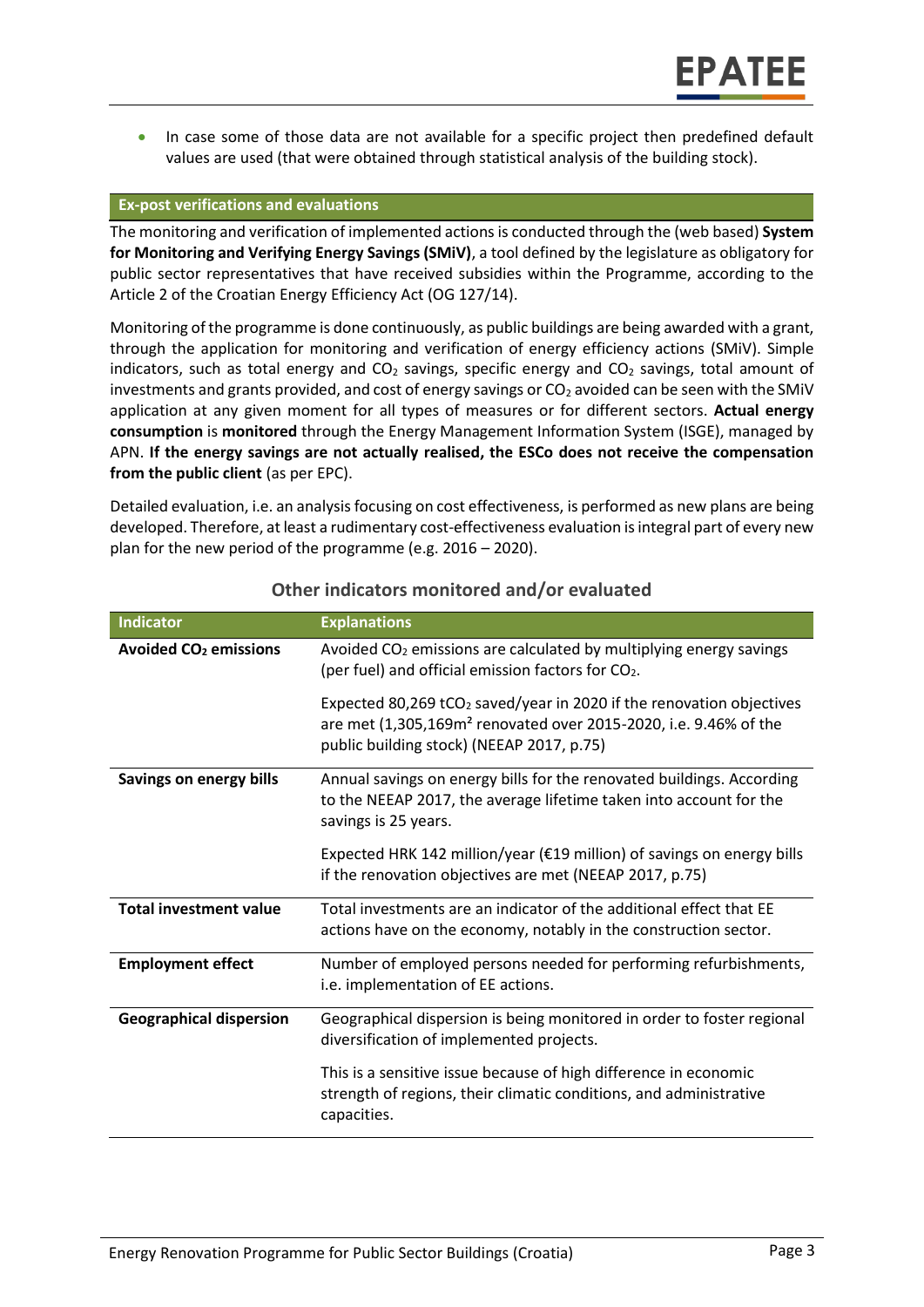# **Other aspects evaluated**

In order to take full advantage of the existing potential for energy savings, the programme's goal is to perform the renovation of public sectors' buildings with the maximum **investment of private capital** in public buildings, the continuation of the **development of the energy services market** and the transfer of experience from public sector buildings to the area of energy services between private entities. Investments that have a positive impact on the state budget are boosted, and the ESCO model ensures that energy efficiency improvements in public sector buildings are implemented without additional expense of owner / user budgeting.

The ESCO market is still in its infancy in Croatia and therefore public sector refurbishment projects are seen as one of the main support tools for take-off of ESCO services in commercial and residential sectors.

Indirectly, the programme for energy reconstruction of public buildings results in increased activity of the construction sector and increased **employment** in the craft and construction sector, engineering activities as well as in the manufacturing of construction products.

(Mikulić, Bakarić, & Slijepčević, 2016a) provide assessment of **socio-economic impact** of energy savings renovation in both public and residential sectors. The **input-output methodology** was used to estimate direct, indirect, and induced growth of gross value added (GVA), employment and government revenues. The paper provides results on Net present value, financial direct costs and benefits of the overall programme, gross value added and employment, increase in government revenues, reduction of air pollutant emissions, and expected social cost and benefits of energy retrofit programmes.

Extending on the previous work, (Mikulić, Bakarić, & Slijepčević, 2016b) investigate the role of energy efficiency actions in residential buildings on regional economic development, also using an inputoutput methodology.

Similar to these two papers, however with additional emphasis on the City of Zagreb, a detailed analysis of socio – economic effects of energy refurbishment programme was performed in (Mikulić, Bakarić, & Slijepčević, 2017).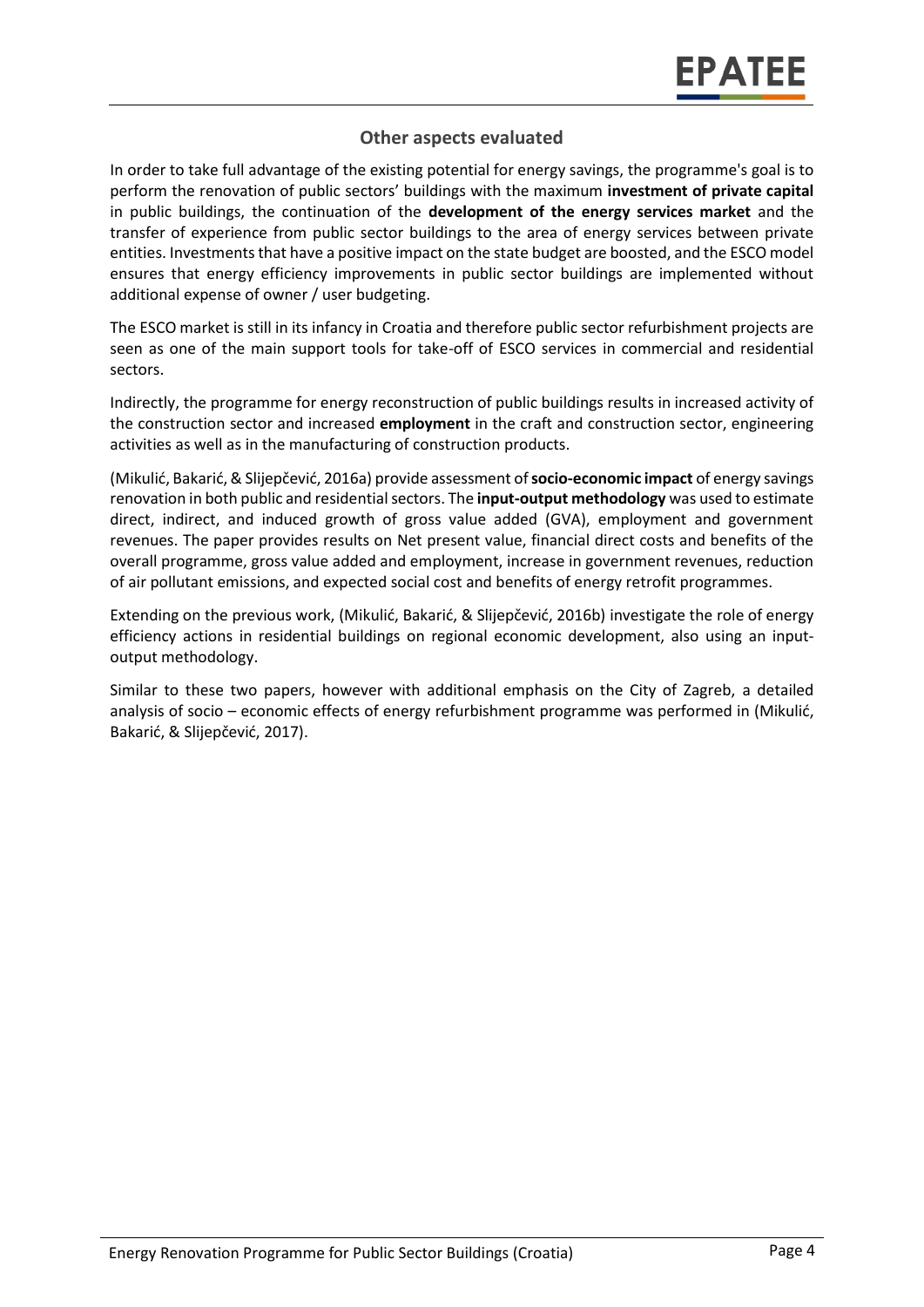# **Focus on the ex-post impact evaluation**

Usually, development of new evaluation practices, energy policies, and strategic documents includes ex-post impact evaluation that goes beyond simple energy saving indicators. In the case of public buildings **three main aspects** were identified as critical for the success of future programmes. Those are **technical results of implemented actions**, **financial challenges** and **organizational issues**. These technical results refer to final energy savings which are currently estimated before implementing the renovation projects, based on scaled savings calculations. In the future, the intention is to use "energy savings as monitored after the renovation". Analysis of technical results is easily quantifyable and is based on available data. Analysis of the financial and organizational issues is conducted through document analysis, in-field experience of the evaluators and through interviews with identified key stakeholders in the process. That includes both national and local government officials and financial institutions. This type of analysis is qualitative and provided through narrative description (there are no quantitative indicators). With identification of key bottlenecks, evaluators also provided recommendations for solving them.

One of the **recommendations** was the development of (a) guarantee instruments, (b) equity instruments, or (c) new credit line.

Instrument (a) solves the problem stemming from the fact that the energy service provider in the energy renewal projects engages its own capital and does not acquire property on its own budget. The guarantee problem is resolved by transferring part of the risk from the energy service provider to the guarantee scheme (guarantee portfolio or guarantee fund), thus releasing part of the firm's balance sheet, which becomes available for further investment. With such a guarantee, it is possible to engage in crediting the projects on the energy service model and loan funds that otherwise would not be available.

Instrument (b) is essentially a form of equity fund that would increase the volume of own capital available for investment in energy services model projects. While the guarantee allows companies to leverage their own equity and borrowing funds, and thus realize a greater number of projects than the sole use of their own capital, this instrument works to increase the volume of own capital of energy service providers themselves.

Instrument (c) would be a specialized credit line specifically for energy renewal projects. From the relevant financial instrument, credit products intended for energy service providers, as well as companies that independently carry out energy efficiency projects, would be financed. The products that would be formed from this credit line should be structured in a way that makes it easy to combine with the underlying (a) guarantee.

Results of all those analyses are then fed into the plan for a new round of energy efficiency policy measure(s). Future policy measures are then analysed in four scenarios under different organizational and financial setting and optimal implementation model is recommended using maximum floor space of refurbished buildings with greatest energy savings as a goal function.

The optimal scenario considers technical results of a measure, alongside with economical impacts (on the construction sector).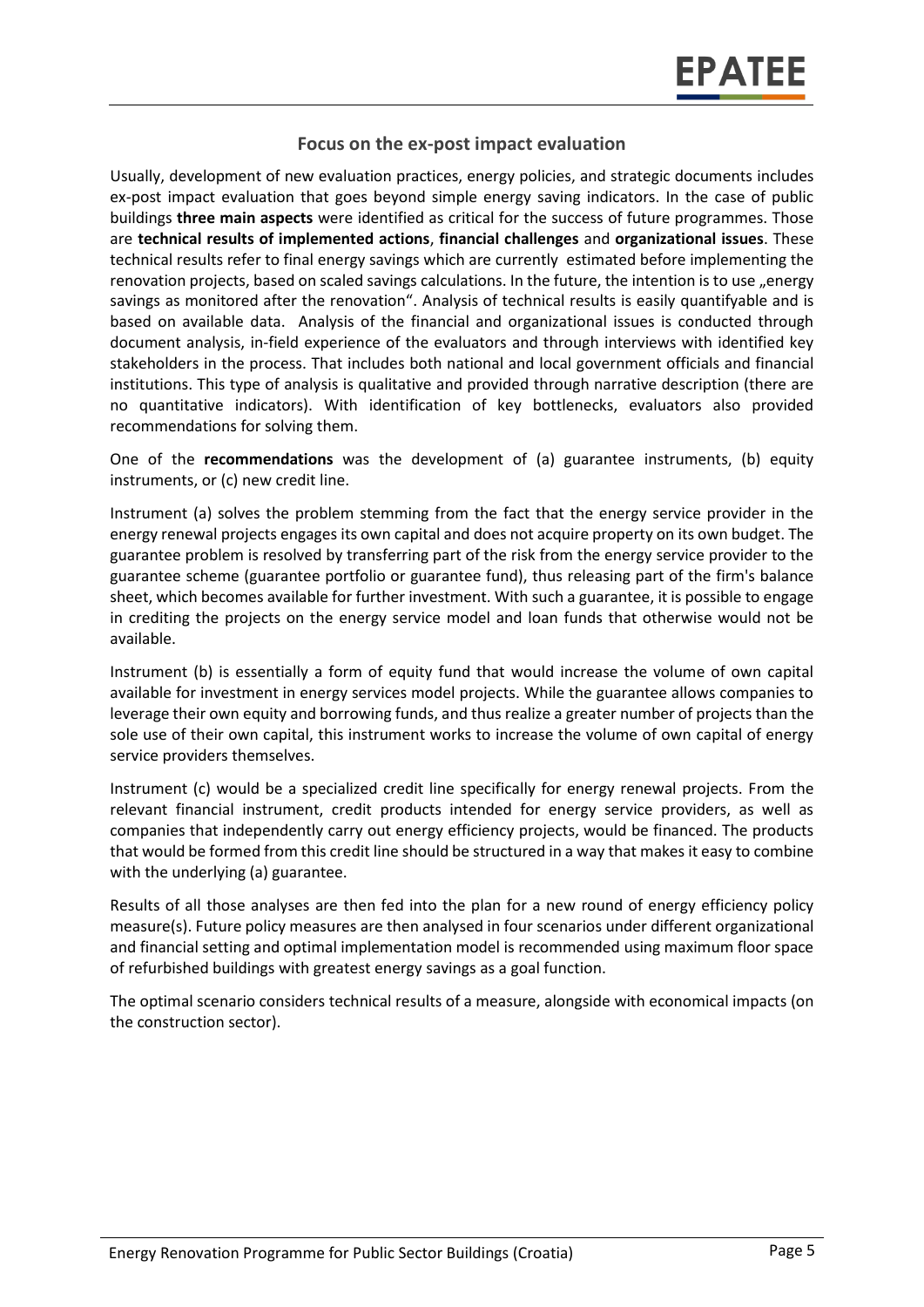# **Experience feedback from stakeholders**

**Interview with Marko Markić (Head of Energy Efficiency Department, Ministry of Environmental Protection and Energy)**

#### **1. What were the main reasons to do the ex-post evaluation?**

There is no formal procedure within the Programme that includes an in-depth ex-post evaluation. Main results for energy savings within the Programme can be observed through the monitoring and verification tool that is SMiV and through the internal reports made by the Environmental Protection and Energy Efficiency Fund (FZOEU), even if they do not bring conclusive results in ex-post evaluation terms, since the calculated ex-ante savings are the ones that are taken into consideration. Detailed analysis and evaluation of the programme, alongside with identification of key obstacles, and lessons learned is performed within development of new programmes and plans.

#### **2. How do you deal with the issue of availability of data and measurements?**

Ex-post savings based on real data are not a requirement by the APN or FZOEU. The Energy Information Management System, which is a system managed by APN for the public sector buildings to report their energy and water consumption, provides an insight into monthly consumption data which is based on actual energy and water consumption and not on previous calculations. The next step in the development of this management tool is to connect the database of implemented projects with the consumption database which will

then provide information on pre- and postimplementation energy consumption. This can currently be done manually, but the intention is to have this analysis done automatically (including calculation corrections such as climate correction, occupancy rate, etc.).

#### **3. What would you be interested to have information on, what indicators?**

There is a question of indicators and which indicators will be the best factors for analysis in the evaluation process. The ex-ante calculations in SMiV have three indicators based on technical (savings in Petajoules), environmental (saved tonnes of  $CO<sub>2</sub>$  emissions) and economic (finances spent in Croatian kuna) aspects. Outside of the methodology, where the ex-post analysis should be the main emphasis of the evaluation process, the indicators should also provide a wider overview of the policies and measures implemented within the Public Sector Renovation Programme and other energy efficiency initiatives. These indicators should not incorporate just the essential component, which is money spent per kilowatt hour (Croatian kuna or Euro per kWh), but also kWh per person living, residing or working full-time in the housing/public sector building. Further indicators in the long-term would be the impact assessment based on the calculation of a ratio of expenses on energy in an average household or public building. The number of educated, qualified work force per saved kilowatt hour would be another indicator to consider in order to make an evaluation successful and indicative of further steps to take in the energy efficiency framework.